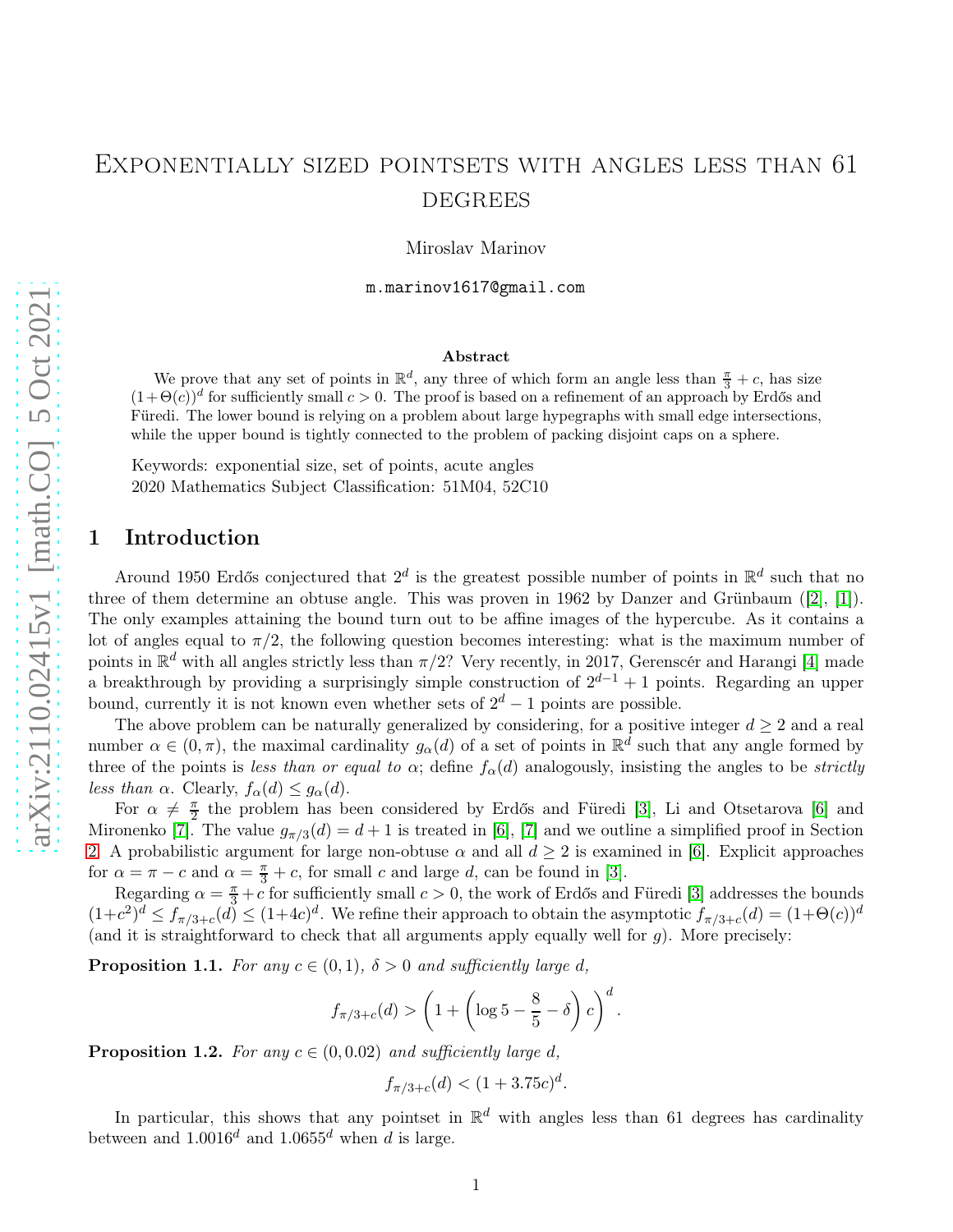#### <span id="page-1-0"></span>2 The case  $\alpha = \frac{\pi}{3}$ 3

As the sum of angles in a triangle is  $\pi$ , we immediately have  $f_{\alpha}(d) = 2$  for  $\alpha \leq \frac{\pi}{3}$  $\frac{\pi}{3}$  and  $g_{\alpha}(d) = 2$  for  $\alpha < \frac{\pi}{3}$ . The following result concerns the value of  $g_{\pi/3}(d)$ .

**Proposition 2.1.** For all  $d \geq 1$ , we have  $g_{\pi/3}(d) = d + 1$ .

*Proof.* We simplify the approach in [\[7\]](#page-5-5). Let  $S = \{a_0, a_1, \ldots, a_n\} \in \mathbb{R}^d$  be a set with  $\angle(a_i, a_j, a_k) \leq \frac{\pi}{3}$ for all  $i, j, k$ . This holds if and only if any triangle  $a_i a_j a_k$  is equilateral which occurs if and only if the distances between points in S are equal. Without loss of generality we assume these distances to be 1. Note also that  $\langle a_i - a_j, a_k - a_j \rangle = \cos \frac{\pi}{3} = \frac{1}{2}$  $\frac{1}{2}$ .

To prove the upper bound for |S|, it suffices to show the following weaker statement: if  $n \geq d$  and  $a_0, a_1, \ldots, a_n$  are points in  $\mathbb{R}^d$  such that

$$
|a_i - a_0| = 1,
$$
  $\langle a_i - a_0, a_j - a_0 \rangle = \frac{1}{2}$ 

for all non-zero  $i \neq j$ , then the vectors  $(a_i - a_0)$ ,  $i = 1, \ldots, n$  are linearly independent. Indeed, dim  $\mathbb{R}^d = d$ would then imply  $n = d$ .

So suppose  $a_0, a_1, \ldots, a_n$  are as above and assume, for the sake of contradiction, that  $(a_i - a_0)$ ,  $i =$  $1, \ldots, n$  are dependent. Then there is a linear combination of them with at least one non-zero scalar – thus with relabeling the points and dividing by this scalar, if necessary, we may treat  $a_n - a_0 = \sum_{i=1}^{n-1} k_i(a_i - a_0)$ for some  $k_i \in \mathbb{R}$ .

Taking the inner product with  $(a_j - a_0)$  for  $j = 1, \ldots, n - 1$  gives

$$
\frac{1}{2} = k_j + \sum_{\substack{i=1 \ i \neq j}}^{n-1} \frac{k_i}{2} = \frac{k_j}{2} + \sum_{i=1}^{n-1} \frac{k_i}{2} = \frac{k_j}{2} + M
$$

and as M does not depend on j, we get  $k_j = \frac{1}{n}$  $\frac{1}{n}$  for all j. Substituting and using the Triangle inequality gives

$$
|a_n - a_0| \le \frac{1}{n} \sum_{i=1}^{n-1} |(a_i - a_0)| = \frac{n-1}{n} < 1
$$

which is the required contradiction.

For the lower bound we give the following construction (in fact, we construct a regular d-simplex). In  $\mathbb{R}^{d+1}$  take the points  $a_i = (0, 0, \ldots, 1/\sqrt{2}, \ldots, 0), 1 \leq i \leq d+1$ , where only the *i*-th coordinate is non-zero. The distance between any two points is 1 and they all lie on the d-dimensional hyperplane  $\sum_{i=1}^{d+1} x_i = 1/\sqrt{2}$ , thus they can be embedded into  $\mathbb{R}^d$ .  $\Box$ 

### 3 The construction – embedding a uniform hypergraph into the cube

Recall that a hypergraph is k-uniform if each edge contains exactly k vertices.

We construct greedily a large uniform hypergraph in which every two edges have a tiny overlap. Then we map it to the hypercube in a way that this overlap results in a small range of possible distances between image points – this would force the angles to be close to  $\pi/3$ .

The difference between the upcoming proposition with its analogue in [\[3\]](#page-5-3) is that the amount of "bad cases" in the greedy algorithm is shown to be smaller, with a slightly stronger argument, but as we shall see later on – this is at the price of the asymptotic calculation becoming much harder to do properly.

<span id="page-1-1"></span>**Proposition 3.1.** Fix  $c \in (0,1)$  and positive integers k and d. There exists a k-uniform hypergraph G on  $[d] = \{1, 2, \ldots, d\}$  with  $|F_i \cap F_j| < ck$  for any  $F_i, F_j \in E(G), i \neq j$ , and

$$
|E(G)| \geq \frac{\binom{d}{k}}{\sum_{j=\lceil ck\rceil}^{k} \binom{k}{j} \binom{d-k}{k-j}}.
$$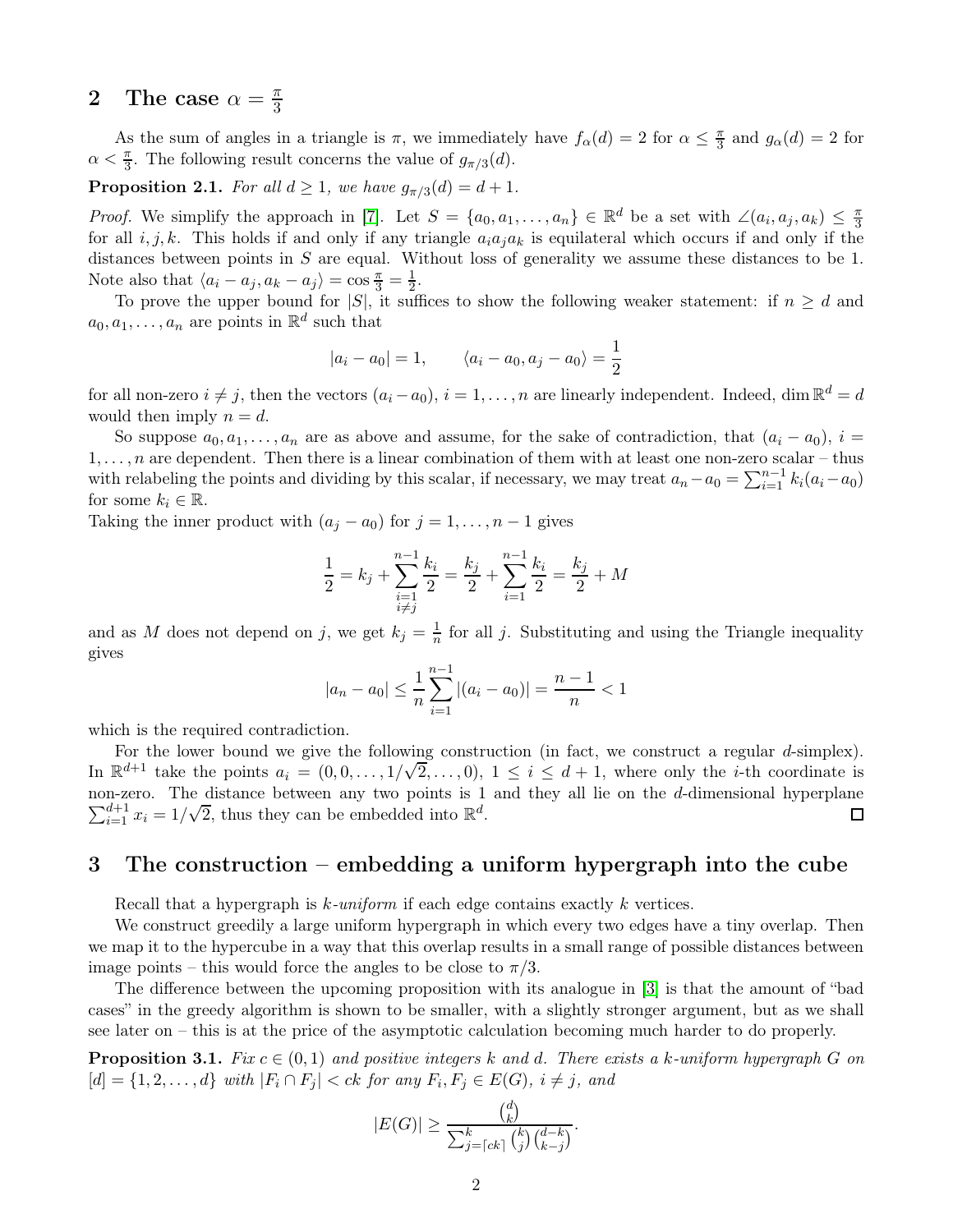*Proof.* Choose the subset  $F_1$  arbitrarily. Now suppose  $F_1, \ldots, F_i$  are already chosen. For  $k > 0$  to be chosen later, consider the set of "bad" subsets

$$
B_i = \{ F \subseteq [d] : |F| = k, |F \cap F_j| \ge \lceil ck \rceil \text{ for at least one } 1 \le j \le i \}.
$$

Any k-element bad subset can be formed by choosing exactly j of its k elements to be in one of  $F_1, \ldots, F_i$ (here j ranges from  $\lceil ck \rceil$  to k), say  $F_m$ , and the other  $k - j$  to be in  $\lceil d \rceil \setminus \{F_m\}$ . Hence  $|B_i| \leq$  $i\sum_{j=\lceil ck\rceil}^{k} {k \choose j}$  $\binom{d-k}{k-j}$ . The number of k-element subsets of [d] is  $\binom{d}{k}$  $\binom{d}{k}$ , hence we can choose  $F_{i+1} \notin B_i$  as long as  $|B_i| < \binom{d}{k}$  $\binom{d}{k}$ . Thus the process can be performed for at least  $\binom{d}{k}$  $\binom{d}{k}$ / $\sum_{j=\lceil ck \rceil}^k$  $\binom{k}{j}$  $\binom{k}{j}\binom{d-k}{k-j}$  steps. Each step yields an edge of the hypergraph, so we are done.

So now it comes down to estimating the summation in the conclusion of Proposition [3.1.](#page-1-1) For two functions  $f, g : \mathbb{N} \to \mathbb{R}$  let us write  $f \gtrsim g$  if for all  $\delta > 0$  and large d we have  $f(d) - g(d) > -d\delta$  and also let  $f \approx g$  if  $f \gtrapprox g$  and  $g \gtrapprox f$ . Observe that if  $f \sim g$ , that is,  $f(d)/g(d) \to 1$  as  $d \to \infty$ , and also if  $d/f(d) \rightarrow 0$  and  $d/g(d) \rightarrow 0$ , then  $f \approx g$ .

<span id="page-2-0"></span>**Lemma 3.2.** Let  $0 < y < x < 1$  be real numbers and  $a, b : \mathbb{N} \to \mathbb{N}$  be functions such that  $a(n) \approx xn$  and  $b(n) \approx yn$ . Then  $\log {a(n) \choose b(n)} \approx n[x \log x - y \log y - (x - y) \log (x - y)].$ 

*Proof.* By Stirling's approximation we have, as  $k, \ell \to \infty$ , that

$$
\binom{k}{\ell} \sim \sqrt{\frac{k}{2\pi\ell(k-\ell)}} \frac{k^k}{\ell^{\ell}(k-\ell)^{k-\ell}}
$$

and hence

$$
\log \binom{a(n)}{b(n)} \approx \frac{1}{2} (\log a(n) - \log b(n) - \log((a(n) - b(n)) - \log 2\pi) + a(n) \log a(n) - b(n) \log b(n) - (a(n) - b(n)) \log((a(n) - b(n))).
$$

Since  $\log n \approx 0$ , the terms on the first line contribute overall with 0. Substituting  $a(n) \approx xn$  and  $b(n) \approx yn$  in the second line, as well as cancelling terms, now gives the result. in the second line, as well as cancelling terms, now gives the result.

<span id="page-2-1"></span>**Proposition [3](#page-1-1).3.** With the notation in Proposition 3.1, for any  $\delta > 0$  and sufficiently large d, and for any  $c \in (0, 1)$ , there exists a positive integer k such that

$$
A(d,k,c):=\frac{\binom{d}{k}}{\sum_{j=\lceil ck\rceil}^{k}\binom{k}{j}\binom{d-k}{k-j}}\geq \left(1+\left(\log 5-\frac{8}{5}-\delta\right)c\right)^{d}.
$$

Proof. We begin with the crude bound

$$
\sum_{j=\lceil ck\rceil}^k \binom{k}{j} \binom{d-k}{k-j} \le (k-\lceil ck\rceil) \max_{j=\lceil ck\rceil,\dots,k} \binom{k}{j} \binom{d-k}{k-j} \le d \max_{j=\lceil ck\rceil,\dots,k} \binom{k}{j} \binom{d-k}{k-j}
$$

.

Since  $-\log d \approx 0$ , we deduce  $\log A(d, k, c) \ge \log {d \choose k}$  ${k \choose k} - \log d - \log \max_{j = \lceil ck \rceil, ..., k} {k \choose j}$  $\binom{k}{j}\binom{d-k}{k-j}$  ≥ log  $\binom{d}{k}$  $\binom{d}{k}$  –  $\max_{j=\lceil ck\rceil,...,k} \Big(\!\log \big(\!\frac{k}{j}\! \big)$  $j^{(k)}_j + \log {d-k \choose k-j}$  $\binom{d-k}{k-j}$ . Let  $k \approx ad$  for some  $a \in (0,1)$  to be chosen later and write  $j \approx bk \approx b$ abd where  $b \in [c, 1]$ . From Lemma [3.2](#page-2-0) we obtain

$$
\log \binom{d}{k} \approx d(-a \log a - (1 - a) \log(1 - a))
$$

and

$$
\log {k \choose j} + \log {d-k \choose k-j} \approx d(a \log a - ab \log(ab) - (a - ab) \log(a - ab)
$$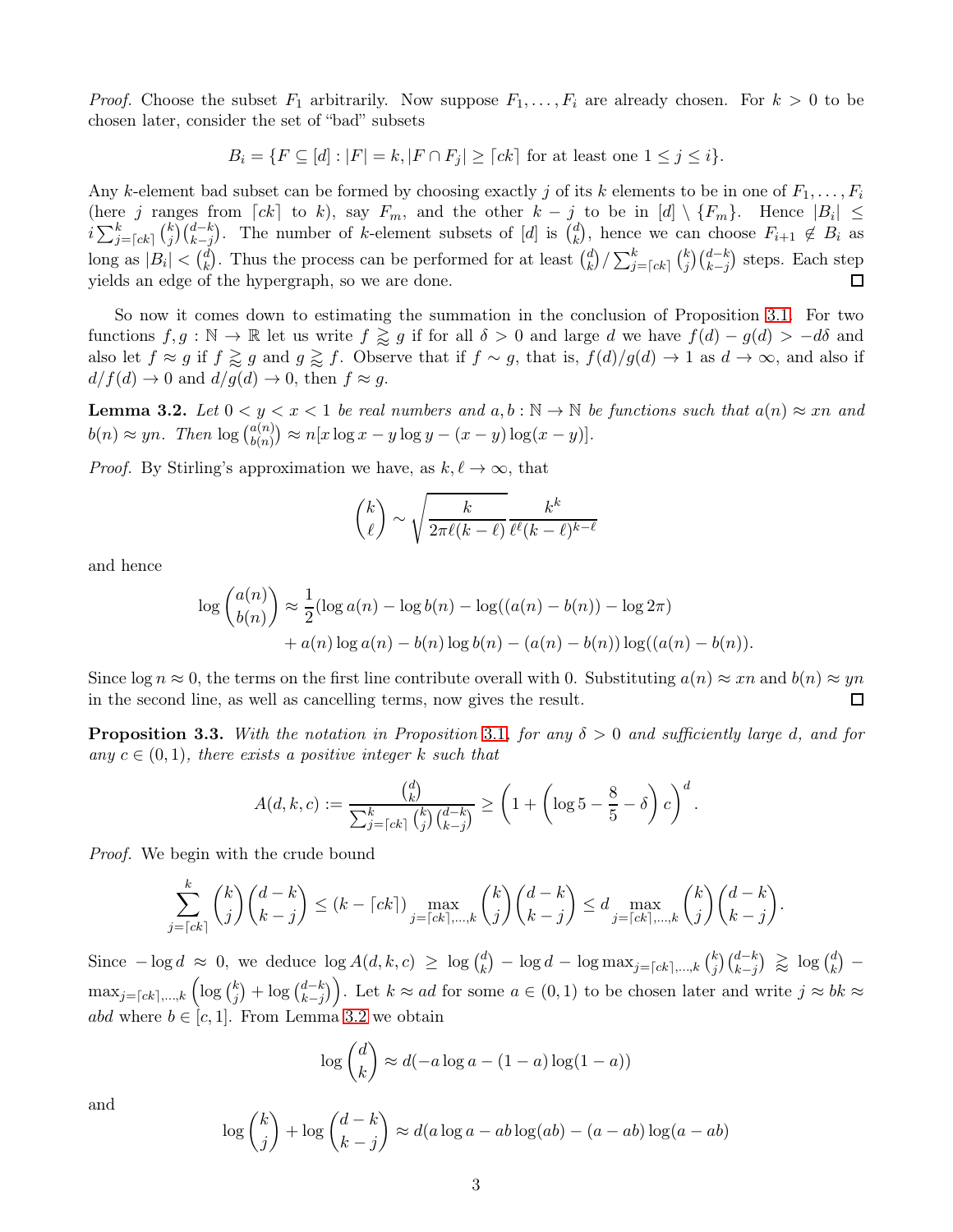$$
+(1-a)\log(1-a)-(a-ab)\log(a-ab)-(1-2a+ab)\log(1-2a+ab)).
$$

This implies  $\log A(d, k, c) \gtrapprox d \inf_{b \in [c, 1]} H(a, b)$  where

$$
H(a,b) = -ab \log a - 2(1-a) \log(1-a) + ab \log b + 2a(1-b) \log(1-b) + (1-2a+ab) \log(1-2a+ab).
$$

So we should look for  $a \in (0,1)$  and a constant  $\rho$  such that  $H(a,b) \geq \log(1 + \rho c)$  for all  $b \in [c,1]$ . Furthermore let us impose the condition  $a \leq c$ . We compute  $\frac{dH}{db} = -a \log a + a \log b - 2a \log(1 - b) +$  $a \log(1-2a+ab)$  and observe that this derivative increases and is zero when  $b = a \leq c$  – hence for  $b \in (c, 1]$ it is positive and so it remains to establish  $H(a, c) \geq \log(1 + \rho c)$  for suitable  $a \leq c$  and  $\rho$ . Pick<sup>1</sup>  $a = \frac{c}{5}$  $\frac{c}{5}$  and note the inequality  $H(\frac{c}{5})$  $(\frac{c}{5}, c) \geq \log(1+(\log 5-\frac{8}{5}))$  $\frac{8}{5}$ )c). (Indeed, the ratio  $(e^{H(\frac{c}{5},c)}-1)/c$  is strictly increasing and tends to  $\log 5-\frac{8}{5}$  $\frac{8}{5}$  as  $c \to 0$ .) Therefore  $\log A(d, k, c) \gtrapprox d \log(1 + (\log 5 - \frac{8}{5}))$  $(\frac{8}{5})c$ , so for any  $\delta_0$  and large d we have  $\log A(d, k, c) - d \log(1 + (\log 5 - \frac{8}{5}))$  $(\frac{8}{5})c + \delta_0 d \geq 0$ . By choosing  $\delta_0 = \log(1 + (\log 5 - \frac{8}{5}))$  $\frac{8}{5}$ )c)/(1+(log 5- $\frac{8}{5}$ -δ)c), we conclude that  $A(d, k, c) \geq (1 + (\log 5 - \frac{8}{5} - \delta)c)^d$  for sufficiently large d, as desired.

With the next proposition we illustrate how to obtain the large set of points from the large hypergraph.

<span id="page-3-0"></span>**Proposition 3.4.** Let k be a positive integer, let  $c \in (0,1)$  and let G be a k-uniform hypergraph on [d] such that  $|F_i \cap F_j| < ck$  for any two distinct  $F_i, F_j \in E(G)$ . Then there is a set of points in  $\mathbb{R}^d$  of size  $|E(G)|$  such that any three points form an angle less than  $\frac{\pi}{3} + c$ .

*Proof.* Consider the injective map  $\theta$  from  $E(G)$  to the vertex set of the d-dimensional cube  $\{0, 1\}^d$ , which sends  $F_i$  to the vertex  $v_i$ , where the m-th coordinate  $(v_i)_m$ ,  $1 \leq m \leq d$ , of  $v_i$  is 1 if  $m \in F_i$  and is 0 otherwise. (In other words,  $v_i$  is the characteristic vector of  $F_i$ .) Note that, by the construction of G, each  $v_i$  has exactly k coordinates which are 1. Hence on one hand

$$
|v_i - v_j| = \sqrt{|\{1 \le m \le d : (v_i)_m \ne (v_j)_m\}|} \le \sqrt{2k}
$$

as the total of 1s in  $v_i$ ,  $v_j$  is 2k and they may have no coordinate which is 1 for both. On the other hand, for  $v_i, v_j \in \text{Im } \theta$ 

$$
|v_i - v_j| > \sqrt{2k - 2ck}
$$

since, by construction of  $G, v_i, v_j$  have less than ck coordinates, both of which are 1s. It remains to show that if  $v_i, v_j, v_k \in \text{Im } \theta$ , then  $\angle v_i v_j v_k < \frac{\pi}{3} + c$ . By the Law of Cosines

$$
\cos \angle v_i v_j v_k = \frac{|v_j - v_i|^2 + |v_j - v_k|^2 - |v_i - v_k|^2}{2|v_j - v_i||v_j - v_k|} > \frac{2(2k - 2ck) - 2k}{2 \cdot 2k} = \frac{1}{2} - c.
$$

The result now follows from  $\cos(\frac{\pi}{3} + c) - \frac{1}{2} + c > 0$  for  $c > 0$ .

Combinining Propositions [3.1,](#page-1-1) [3.3](#page-2-1) and [3.4](#page-3-0) proves Proposition [1.1.](#page-0-0)

## 4 The upper bound

In order to obtain a bound from above, we are going to cover our set by a reasonably small ball, project it onto its surface and compare the cardinality of the image with the minimal distance in it. We denote by  $\mathbb{S}^{d-1}$  the unit sphere  $x_1^2 + x_2^2 + \cdots + x_d^2 = 1$  with center O. The *hyperspherical cap*  $C(P, \alpha)$  with centre  $P \in \mathbb{S}^{d-1}$  and angle  $\alpha \leq \pi$  is the set of points  $Q \in \mathbb{S}^{d-1}$  such that  $\angle POQ \leq \alpha$ .

 $\Box$ 

<sup>&</sup>lt;sup>1</sup>Having in mind that the derivative  $\frac{dH}{da}$  vanishes at  $a = c$  and at  $a \sim \frac{c}{5}$ , as well as checking the second derivative for these.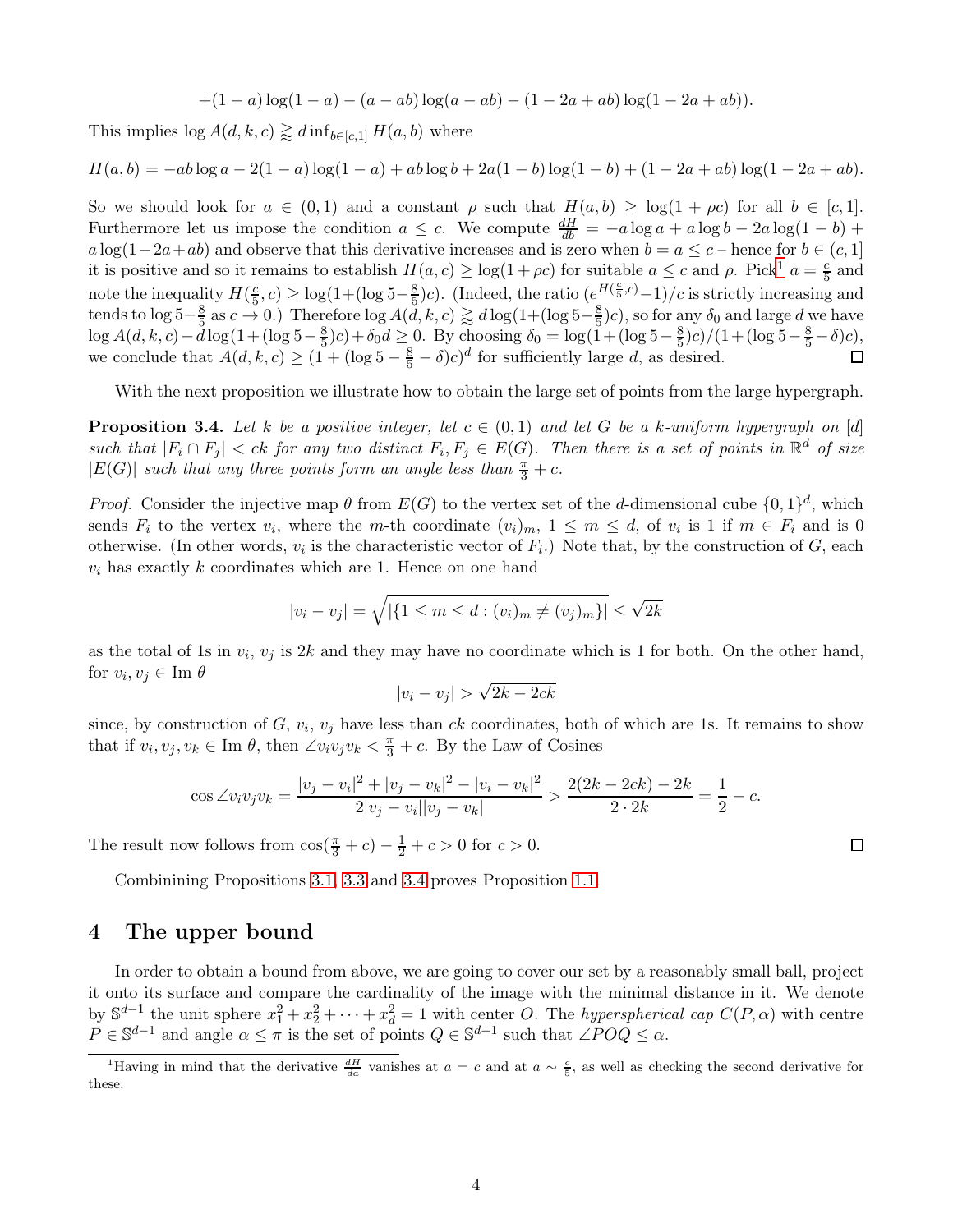<span id="page-4-0"></span>**Theorem 4.1.** (Rankin 1955, [\[8,](#page-5-6) Theorem 2])  $Fix \alpha \in (0, \frac{\pi}{4})$  $\frac{\pi}{4}$ ) to be independent of d. Then the maximum possible number of pairwise disjoint hyperspherical caps in  $\tilde{S}^{d-1}$  does not exceed  $f(\alpha)$ , where

$$
f(\alpha) \sim \frac{\sqrt{\frac{1}{2}\pi d^3 \cos 2\alpha}}{(\sqrt{2}\sin \alpha)^{d-1}}
$$
 as  $d \to \infty$ .

<span id="page-4-3"></span>Corollary 4.2.  $Fix \alpha \in (0, \frac{\pi}{4})$  $\frac{\pi}{4}$ ) and let d be sufficiently large. Let S be a pointset on the sphere  $\frac{1}{\sqrt{2}}$  $\frac{1}{2}$ S<sup>d-1</sup> of radius  $\frac{1}{\sqrt{2}}$  $\frac{1}{2}$ , such that for some  $y \in (0,1)$  and all  $P_i, P_j \in S$  we have  $|P_i P_j| > 1-y$ . Then  $|S| \leq d^2(1-y)^{-d}$ .

*Proof.* Begin by projecting S, through the origin, onto the unit sphere  $\mathbb{S}^{d-1}$  – let  $Q_i$  be the corresponding image of  $P_i$ . Then  $|Q_iQ_j| > (1 - y)\sqrt{2}$  and so sin  $\frac{\angle Q_i \overrightarrow{OQ_j}}{2} > \frac{1 - y}{\sqrt{2}}$ . In particular, with  $\alpha = \arcsin(\frac{1 - y}{\sqrt{2}}) \in$  $(0, \frac{\pi}{4})$  $\frac{\pi}{4}$ , the hyperspherical caps  $C(Q_i, \alpha)$  are pairwise disjoint and so Theorem [4.1](#page-4-0) gives, for large d, that  $|S| \leq 2f(\alpha)$  and hence that  $|S| \leq d^2(1-y)^{1-d}$ .  $\Box$ 

Our tool of covering the pointset by a small enough ball is as follows.

<span id="page-4-1"></span>**Theorem 4.3.** (Jung 1901, [\[5\]](#page-5-7)) Any set  $A \subseteq \mathbb{R}^d$  of diameter 1 is contained in a closed ball of radius  $\sqrt{\frac{d}{2(d+1)}}$ .

Before moving on to the main proof, we include separately a small triangle lemma.

<span id="page-4-2"></span>**Lemma 4.4.** Let ABC ( $|AC| = |BC|$ ) be an isosceles triangle and suppose the points  $M \in AC$  and  $N \in BC$  are such that  $|MN| > |AC|$ . Then  $|AB| > |MN|$ .

*Proof.* Without loss of generality treat  $|CM| \geq |CN|$ . Let the line through A, parallel to MN, intersect the segment BN at the point K (which may coincide with B) and the line through M, parallel to  $BC$ , intersect AK at the point P. Then  $|AK| > |PK| = |MN|$  (since PKNM is a parallelogram) and now the condition of the lemma gives  $|AK| > |AC| = |BC| > |CK|$ . In particular  $\angle ACK > 60°$  as it is the largest angle in triangle  $ACK$ , hence  $\angle AKB$  is the largest angle in triangle AKB. Therefore  $|AB| > |AK| > |MN|$ .  $\Box$ 

We are now ready to prove the upper bound.

Proof of Proposition [1](#page-0-1).2. Consider a pointset  $S = \{P_1, P_2, \ldots, P_{|S|}\}\$  with angles less than  $\frac{\pi}{3} + c$ . In any triangle  $P_iP_jP_k$  the largest angle is less than  $\frac{\pi}{3} + c$  and the smallest angle exceeds  $\frac{\pi}{3} - 2c$ , hence the ratio of the smallest and largest sides, by the Sine Law, exceeds

$$
\frac{\sin(\frac{\pi}{3} - 2c)}{\sin(\frac{\pi}{3} + c)} \ge 1 - 1.744c
$$

for  $c \in (0, 0.024)$ .

Next, we may assume that  $|P_iP_j| = 1$  is the largest distance in S. We now bound the smallest distance in S, say  $|P_kP_l|$ . If without loss of generality  $P_kP_j$  is the largest side in  $\triangle P_jP_kP_l$ , then  $|P_kP_l| \geq (1-\epsilon)$ 1.75c)| $P_kP_j$  and then in  $\Delta P_iP_kP_j$  either  $P_kP_j \ge P_iP_k \ge (1-1.744c)|P_iP_j|$  or just  $P_kP_j \ge (1-1.744c)|P_iP_j|$ – in any case

$$
|P_k P_l| \ge (1 - 1.744c)^2 |P_i P_j| > 1 - 3.488c > \frac{1}{\sqrt{2}}.
$$

On the other hand, by Theorem [4.3](#page-4-1) there is a closed ball containing S and of radius  $\sqrt{\frac{d}{2(d+1)}} < \frac{1}{\sqrt{d}}$ 2 – so there is such a ball B (centered at O, say) with radius  $\frac{1}{\sqrt{2}}$  $\frac{1}{2}$ . For  $i = 1, ..., m$  denote by  $Q_i$  the intersection of the line connecting O and  $P_i$  with the sphere  $\partial B$  and note that  $P_i$  is between O and  $Q_i$ . As  $|P_m P_n| > \frac{1}{\sqrt{2}}$  $\frac{1}{2} = |OQ_i|$ , by Lemma [4.4](#page-4-2) it follows that  $|Q_mQ_n| > |P_mP_n|$  for all m, n and hence